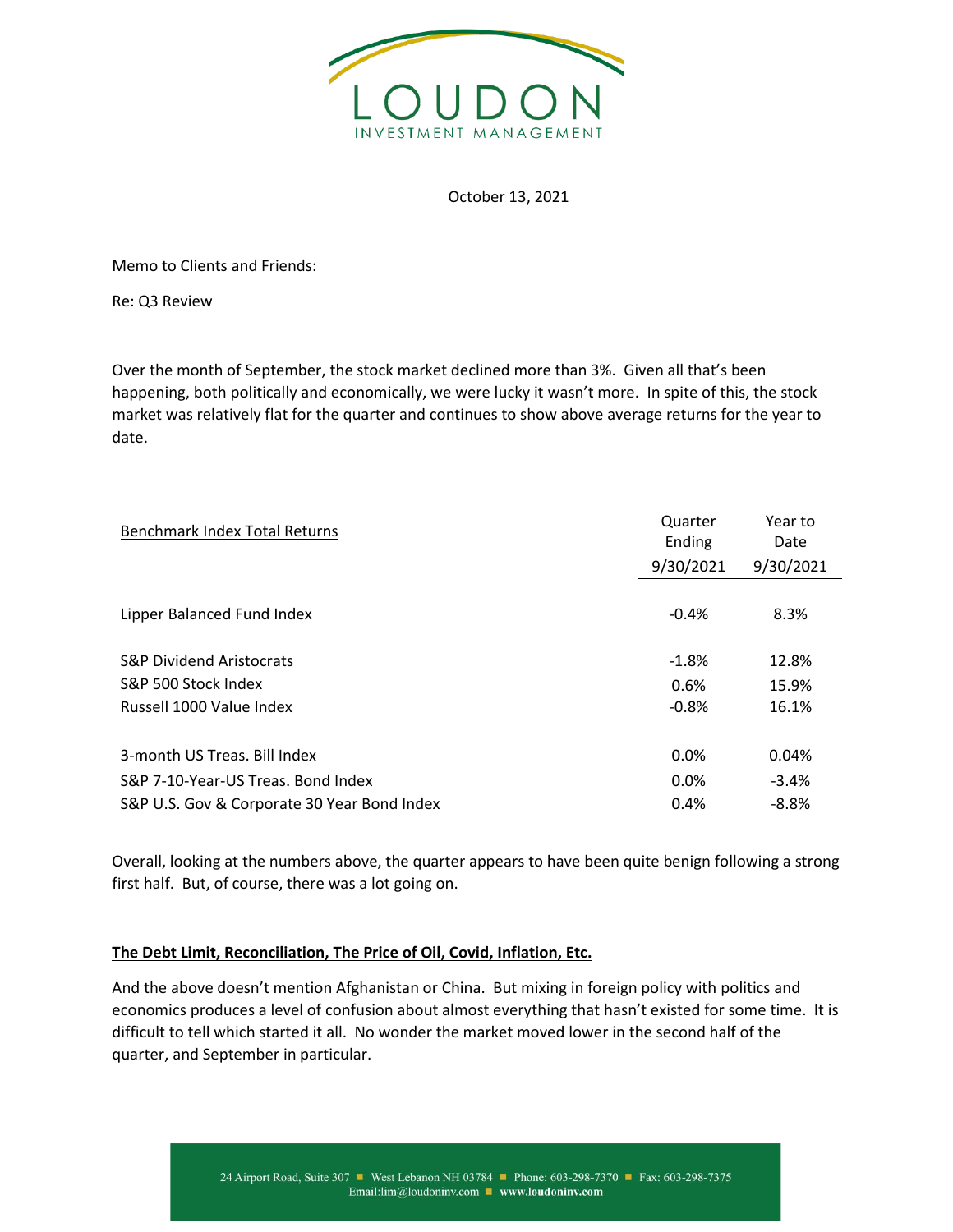

Historically, September has been the worst month of the year for the stock market so we shouldn't have been surprised.

Covid, of course, seems to have been the source of all evil but the Afghanistan withdrawal seems to have kicked off the most recent round of dissatisfaction, and it also played a large role in reducing President Biden's approval ratings which, fair or not, makes getting anything done more difficult. The honeymoon period following the election clearly ended several months ago, though the quarter started well enough with the senate approval of the bi-partisan infrastructure bill.

Though massive in historic terms at \$1.5 Trillion, it seems small relative to the \$3.5 Trillion "human" infrastructure bill subsequently pushed by the House. And according to Bernie Sanders, now Chair of the Senate Budget Committee, this itself was a compromise as they really were shooting for \$6 Trillion.

While all of this was going on, the Federal Reserve began to mumble that its talk on "temporary" inflation may have been somewhat premature as some of it was proving to be somewhat stickier than originally anticipated due to a number of factors. The previously smooth working global supply chain that was disrupted to due to the Covid virus was proving more difficult than anticipated to get working again resulting in a number of disruptions in getting goods to market. And with a less friendly attitude toward drilling and transport in the U.S., crude oil was moving toward tightness at the same time OPEC decided not to increase supply to offset higher energy prices. Finally, not all workers who were on higher-than-normal unemployment benefits during the Covid crisis and not working were anxious to immediately start working again, at least without higher wages as an incentive and some relaxation of Covid restrictions.

Finally, on top of all of the above, there was the question of increasing the aggregate amount of debt that the U.S. can borrow to pay its ever-growing and aggregating deficits. This is a dance that is initiated periodically, typically by the party out of power to create discomfort for the opposition.

As the Democrats are trying to pass very large and expansive pieces of legislation, the Republicans are using the debt limit to put a brake on these plans. The problem is that the Dems need to do two things at once: pass their legislative agenda while also bumping up against the debt limit. Aside from disagreements within the Democratic party, either of these can be done but probably not both given their narrow legislative majority.

Once a year (but only once a year) spending bills can be passed through a process called reconciliation. Reconciliation bypasses the normal legislative process by disallowing the filibuster, so fiscally related bills can pass by a simple majority vote. Originally Democrats had hoped to tie all of these matters into one bill that could be passed to resolve all these issues. But that proved not to be possible according to the rules. So now they are stuck with two items they would like to reconcile but only one opportunity to do it this fiscal year. This has given the Republicans an unusual amount of legislative power and, of course, the Democrats don't like it.

Republicans have agreed to temporarily postpone the debt crises by extending government funding, but only by two months, so this will all come up again before the end of the year. And with several Senate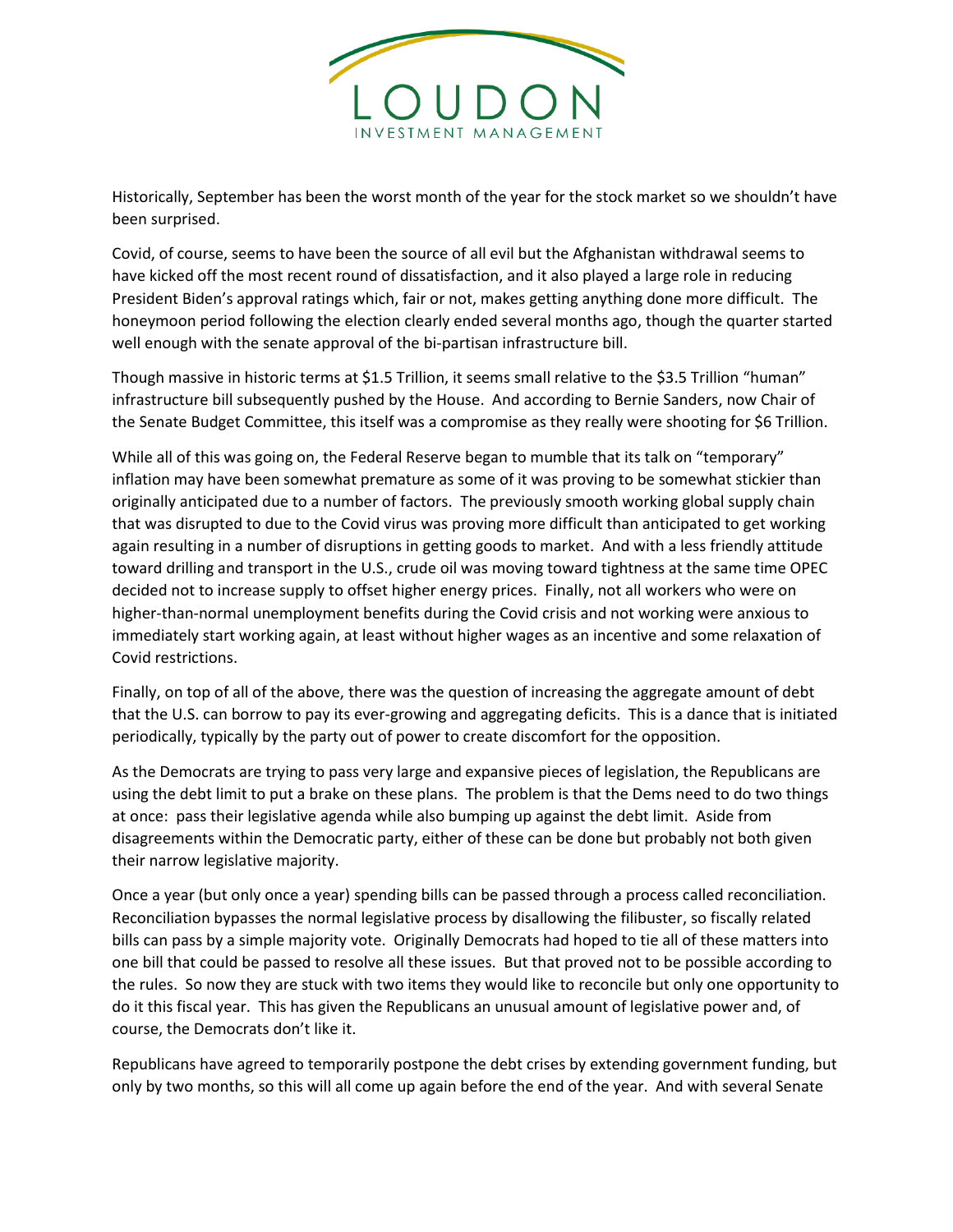

Democrats in addition to all the Republicans objecting to the size of the Human Infrastructure Bill, it remains to be seen what will happen on that front.

Meanwhile, in the background, the Federal Reserve Bank continues to watch inflation and may shortly start to become less generous with the funds they have been pumping into the economy. Stay tuned as the fourth quarter could become even more exciting than the last before the year is up.

If all of the above seems pessimistic in terms of probable resolution, it shouldn't. Legislative impasses have happened before and are not unusual. The debt limit, however uncomfortable currently, will be resolved prior to year-end as it must and looking back six months from now, all of this will probably seem a distant memory.

A slimmed down human infrastructure bill will probably pass, and the government will continue to function. What will happen on the tax front will likely have a lot more impact than the programs that remain in the bill. As always, the financial markets will also continue to function though at what level is difficult to tell at this point as so much is in flux. However, it is important to remember that this is just one short period in a continuum. Eventually this will all work itself out and we continue to believe that the U.S. will continue to be the best place in the world to live and invest.

## **Top Holdings**

The third quarter saw greater than usual turnover on our top twenty list, as AT&T, Aflac and Cardinal Health were replaced by newcomers Merck, Lockheed Martin, and Bank of New York Mellon. Our current twenty largest holdings list is as follows:

| <b>3M Company</b>                 | Illinois Tool Works Inc.          |
|-----------------------------------|-----------------------------------|
| AbbVie Inc.                       | Lockheed Martin Corp              |
| Ameriprise Financial              | Lowe's Companies, Inc.            |
| Amgen Inc.                        | Merck & Company, Inc.             |
| Archer Daniels Midland            | <b>Microsoft Corporation</b>      |
| Bank of New York Mellon Corp      | Polaris Industries Inc.           |
| Caterpillar, Inc.                 | Qualcomm Inc.                     |
| Cisco Systems, Inc.               | <b>SPDR Technology Sector ETF</b> |
| Enterprise Products Partners L.P. | <b>Starbucks Corporation</b>      |
| <b>Fastenal Company</b>           | United Parcel Service, Inc.       |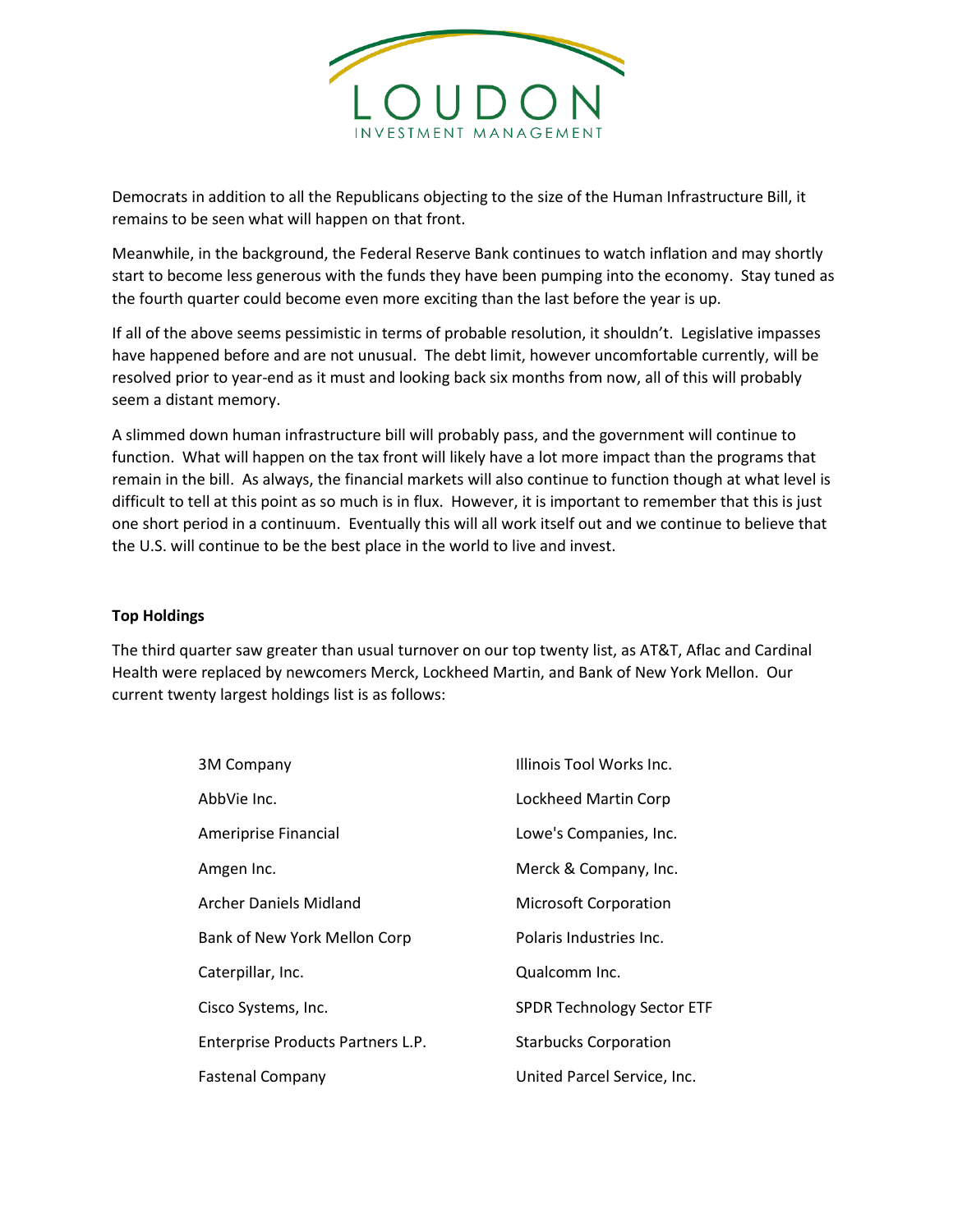

The additions are all new holdings we have been actively buying in 2021. All represent high quality companies and industries that, at time of purchase, had lagged behind the stock market over the previous year, including the Covid recovery.

Perhaps the most interesting of our new holdings is Merck. Pharmaceutical companies have lagged the market over the past year, and Merck with its focus on oncology and diabetes drugs was no exception. While drug companies do generally come with some added risk due to the somewhat constant threat of regulation, we believe there are some great opportunities in the sector right now. Merck stock has been up very recently on the news that its new oral antiviral medicine, Molnupiravir, greatly reduced the risk of hospitalization or death in a Phase 3 study of Covid patients with mild to moderate symptoms, and no patient receiving the drug died compared with eight in the placebo group. This is a great piece of news for the company as well as the general ongoing fight against covid, though it did not play a major role in our logic for purchasing the stock. Merck's dividend yield of around 3.5% at the time of purchase provides a solid income stream that is well above its historical average, and the company's financial strength is one of the best in the industry. We aren't sure what the immediate future holds, but it looks a little brighter with a possible Covid treatment on the horizon. Looking out over the next 5-10 years and considering the aging population in the U.S., this is a company we will gladly hold for the foreseeable future.

Next up, Bank of New York Mellon is the largest custody bank in the world, offering investment management and services in over 35 countries. BNY Mellon is an extremely high-quality bank trading at below average prices with a solid dividend yield of around 2.5% that was recently increased 10%. Expectations for the company are relatively modest, giving it a very reasonable hurdle to reaching above market returns. Also, BNY Mellon is in a good position to benefit from a potential rise in interest rates (and, perhaps, inflation), which could help to boost returns over the next several years. Higher inflation and interest rates would very likely be a drag on the average stock, but banks are generally able to increase their revenues as interest rates rise. This gives them a cushion compared with other industries. While this fact is already reflected in the prices of most of the highest quality banks, BNY Mellon is trading at a reasonable price and we have continued adding to the stock since our initial purchases in February.

Lockheed Martin is the largest defense contractor in the world, and we believe it is also the highest quality company of the group. The company has dominated the Western market for fighter aircraft for decades since winning the F-35 program in 2001. While the industry is inherently political, there is a great amount of stability in Lockheed's business. While the stock has lagged the market at least partly due to concerns about threats to the U.S. defense budget, the company historically has been able to deliver solid and stable returns no matter whether the Democrats or Republicans are in power, and it is well seasoned in the political challenges that lie ahead. Meanwhile, the F-35 program, which comprises nearly a third of its revenues, is under contract through 2070. With a 3.2% dividend yield and trading at a very reasonable 12 times earnings, Lockheed Martin is a rare bargain in a heated market.

Moving to the companies that have dropped from our top twenty list, as noted in our June letter, we have continued to trim AT&T after the news of its media combination with Discovery Inc. and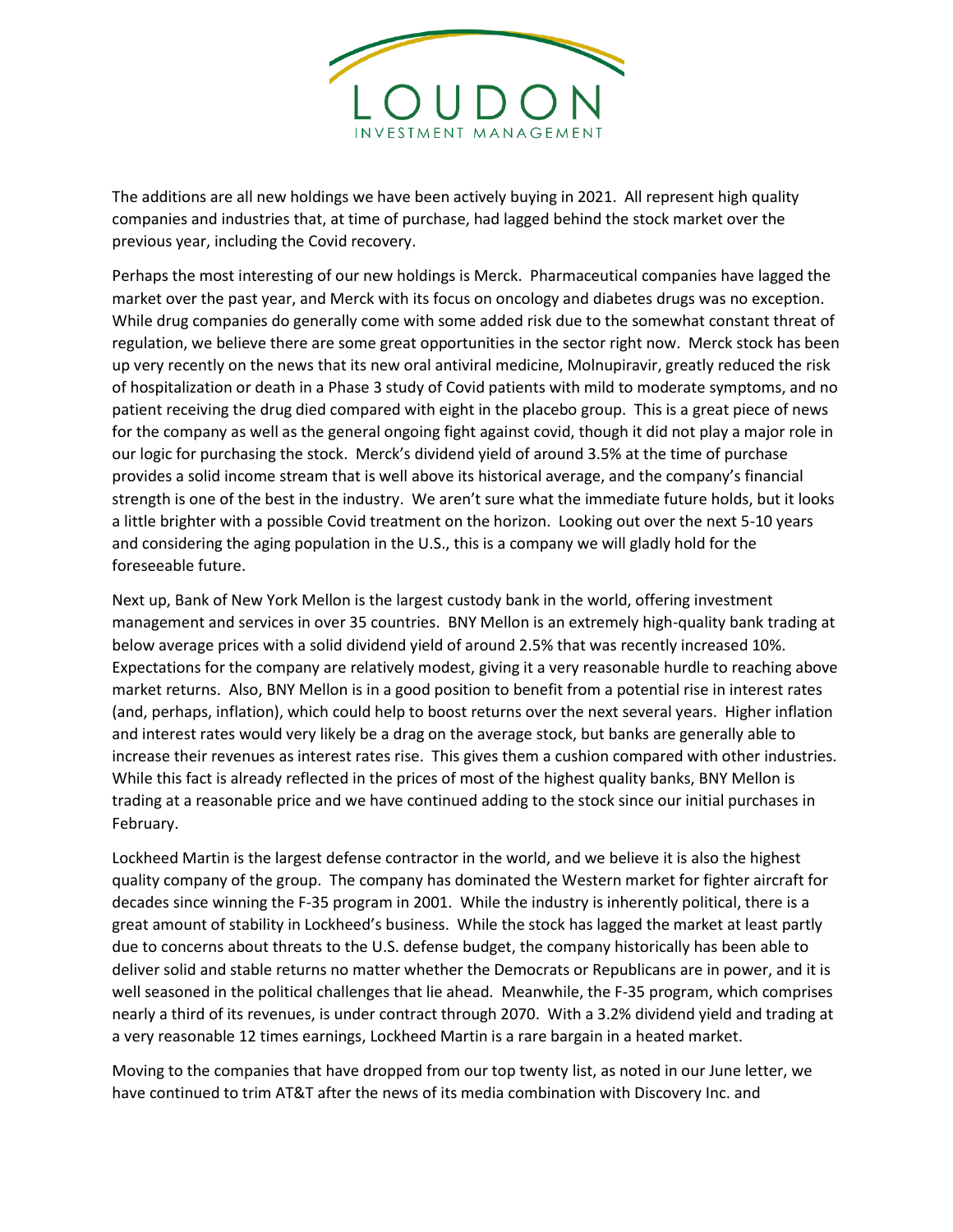

subsequent spin-off. We don't expect there to be much of any catalyst for the stock until the deal is complete. Meanwhile, as we discussed in our last letter, we continue to unwind the position as opportunities arise in other areas.

Aflac is a company we have purchased and trimmed several times over the past ten years, and by all measures it has been an extremely successful holding, including outpacing the market year to date. Though best known in the U.S. for the Aflac duck in TV ads selling their disability insurance, their largest business is specialized cancer insurance sold in Japan.

This unusual mix of business ebbs and flows and is also subject to the vagaries of the yen/dollar currency relationship. As a result, the stock price, along with earnings often makes large moves, not always related to each other. Earnings were strong last year but are expected to slow considerably next year

and as a result, we took advantage of a strong performance by the stock to move some of the invested funds elsewhere.

Because Aflac remains fundamentally a very strong company with an excellent record of dividend growth, we were in no hurry to clear it from all accounts. But it is a company we periodically consider for sale to make room for some newer names with greater potential.

Last, pharmaceutical and medical product distributor Cardinal Health has dropped from our top twenty based on poor stock performance over the past quarter. The stock fell in August after it severely missed earnings expectations, and it has yet to recover. The earnings miss was largely due to an accounting adjustment due to the pandemic (as well as some pre-pandemic issues) rather than fundamental issues, while revenues continued to grow as expected.

Still, investors generally do not like surprises, and this one was disappointing as Cardinal Health didn't provide much guidance to prepare investors for the miss. In addition, along with other drug distributors, they continue to deal with lawsuits related to opioid distribution. Nevertheless, Cardinal Health remains a solid company and we believe the stock price was overly punished for its disappointing results. We're willing to have a little patience for the time being though it is a company we continue to watch closely.

## **Conclusion**

A correction in the stock market has now been predicted for probably three years running, but so far nothing has happened since the brief downturn due to Covid last fall was quickly erased. While we can't say with any certainty if or when a correction will occur, there are several indications that we may be closer to this happening.

If the strong growth in the economy continues as Covid diminishes, and especially if that growth leads to continued inflation, some tightening by the Fed resulting in higher interest rates is virtually certain. As the stock market is priced for low interest rates, higher interest rates should be expected to put negative pressure on the stock market, and we would fully expect the stock market to